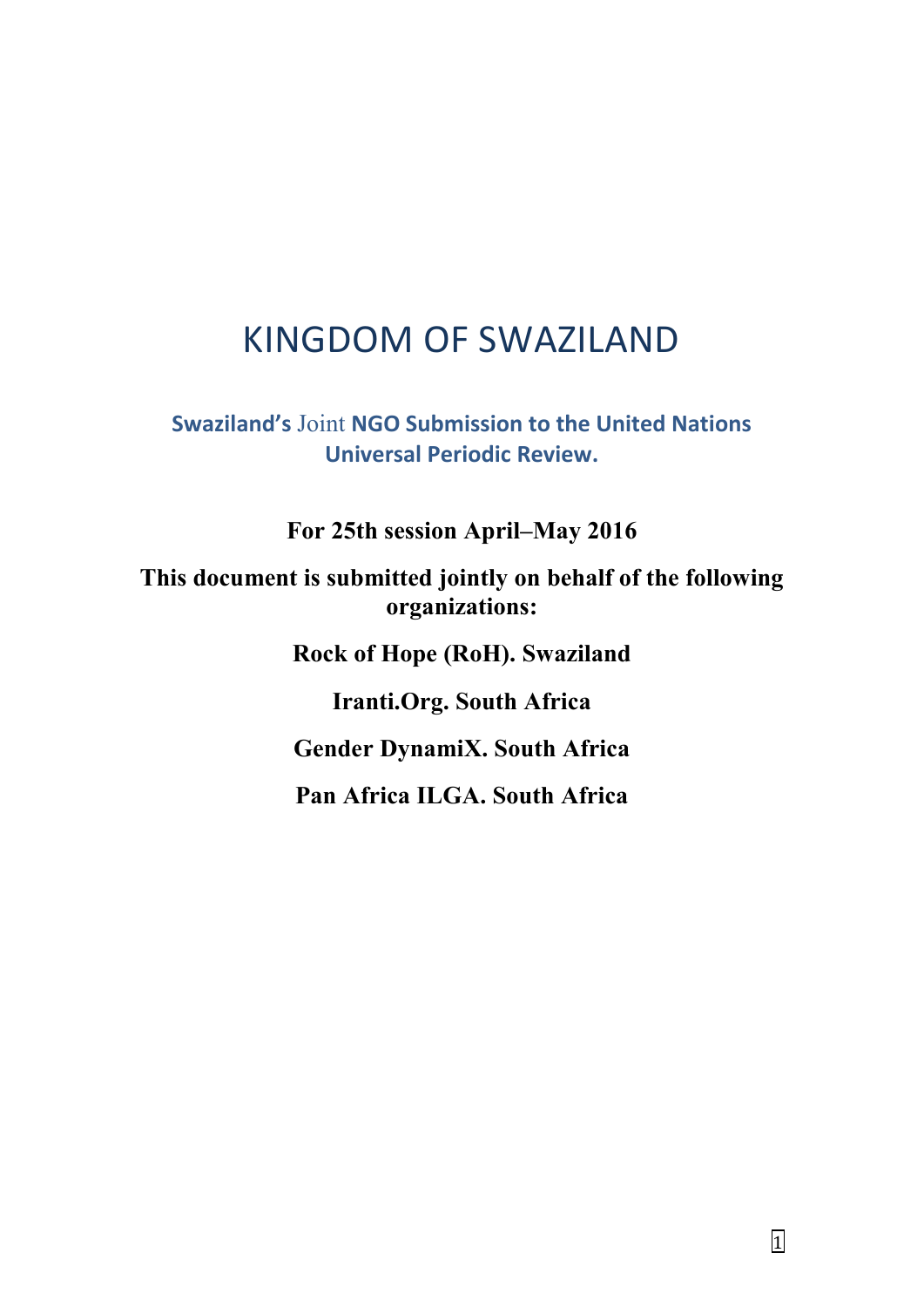## INTRODUCTION

This shadow report is prepared on behalf the Rock of Hope (ROH) along with Pan Africa ILGA (PAI), Gender DynamiX and IRANTI.ORG. It follows the submission of Swaziland's Initial Report under the International Covenant on Civil and Political Rights (ICCPR) and the subsequent adoption of a list of issues on that report by the Human Rights Committee (HRC). The present report is focused on presenting more information with regard to the issues raised by the HRC in its list of issues.

This submission focuses primarily on violation of human rights based on actual or perceived sexual orientation, gender identity and expression, the discriminatory treatment of sexual and gender minorities by society and state actors especially in accessing health and other public services.

The Report is also submitted in memory of XOLILE S. MABUZA popularly known as MALUME1, the Founder of Rock of Hope Swaziland who has been the anchor and rock of the very nascent Swaziland LGBTI movement. Malume died on September 14, 2015, may he rest in Peace!!

# CONSTITUTIONAL AND LEGAL FRAMEWORK

Swaziland legal system is dualist in nature. This means that the applicability of treaty law in the country is conditional upon domestication. The International Covenant on Civil and Political Rights (ICCPR) has not been specifically incorporated into the domestic laws of Swaziland, however courts have sometimes referred to its provisions. The effect of a lack of domestication is that the provisions of the ICCPR cannot be invoked directly as founding a cause of action before the courts. Further there seems to be no clear Government strategy that outlines the measures that are in place to implement the Human Rights Committee's (HRC) recommendations from the 2011 review.

Section 252 of the Constitution provides for a dual legal system; section 252 (1) provides that "Subject to the provisions of this Constitution or any other written law, the principles and rules that formed, immediately before the 6th September, 1968 (Independence Day), the principles and rules of the Roman Dutch Common Law as applicable to Swaziland since 22nd February 1907 are confirmed and shall be applied and enforced as the common law of Swaziland except where and to the extent that those principles or rules are inconsistent with this Constitution or a statute;" Section 252 (2) provides that "Subject to the provisions of this Constitution, the principles of Swazi customary law (Swazi law and custom) are hereby recognized and adopted and shall be applied and enforced as part of the law of Swaziland."

1

<sup>1</sup>Malume. [https://www.youtube.com/watch?t=32&v=Vh\\_i0ihSQkc](https://www.youtube.com/watch?t=32&v=Vh_i0ihSQkc)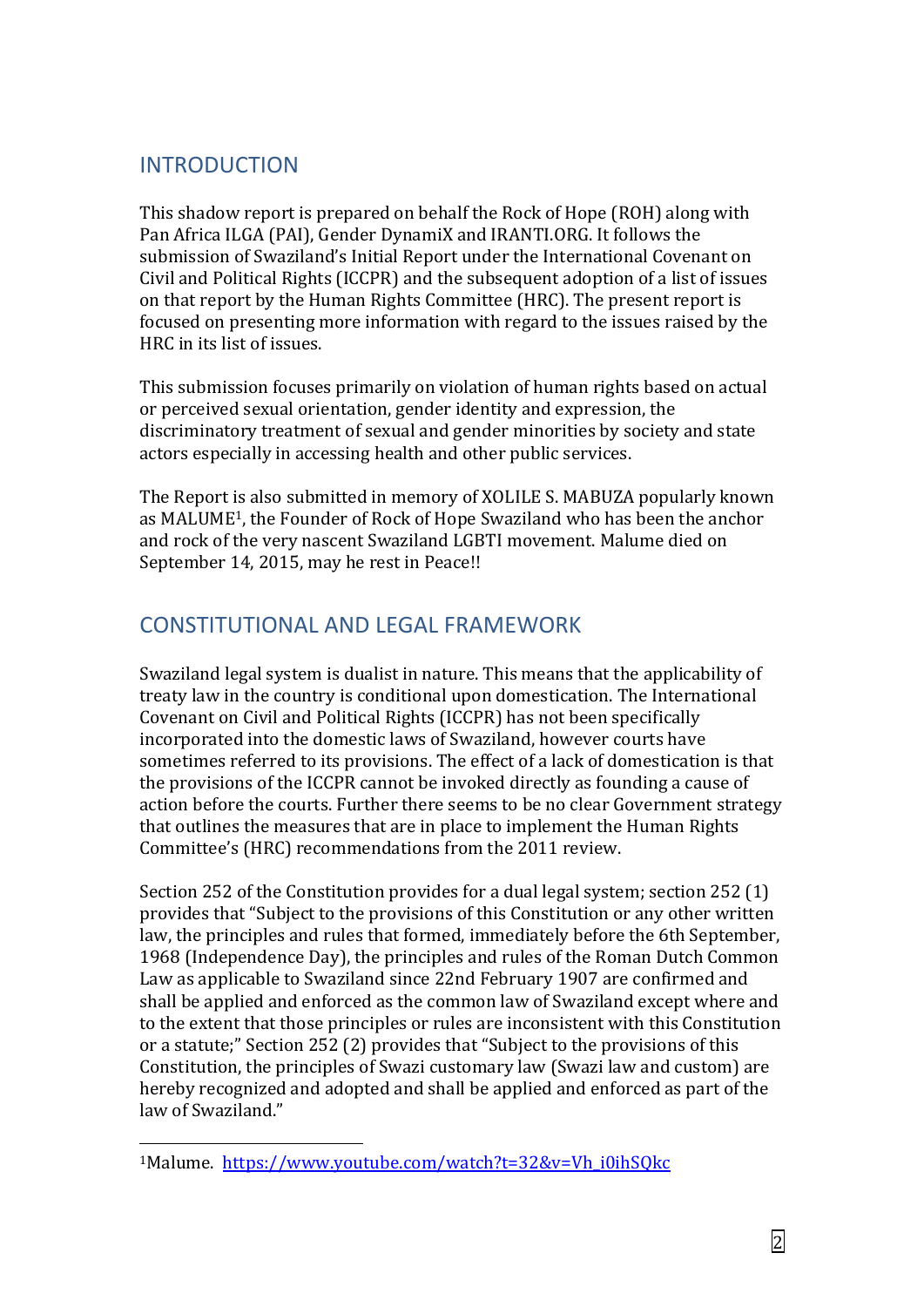The Constitution, through the bill of rights in the Constitution, enshrines fundamental rights and freedoms of the individual, thereby setting the platform for the recognition, protection and promotion of the fundamental human rights and freedoms in Swaziland. This national standard is enhanced by the various international human rights instruments Swaziland has ratified such as, the African Charter on Human and People's Rights, International Covenant on Civil and Political Rights (ICCPR) and International Covenant on Economic, Social and Cultural Rights (ICESCR), the Convention on the Elimination of All Forms of Discrimination Against Women (CEDAW) and the Convention on the Rights of the Child (CRC).

The Constitution also contains an equality clause that seeks to afford all persons equality before and under the law and prohibits discrimination on various grounds such as gender, race, birth, social or economic standing. The Constitution ensures broader enforcement of the protective provisions by allowing for litigants, who though not directly affected by an infringement of a right, belong to a group that may perceive its rights to have been infringed at that particular time.

The Government of Swaziland also adopted the National HIV/AIDS Policy and Second National Strategic and Action Plan (2006 – 2008). While vulnerable groups such as children, persons with disabilities and the elderly have constitutional protection, with Parliament being obligated to enact laws to enable these groups to enjoy their constitutional rights and freedoms, LGBTI group is yet to be recognized as a vulnerable population deserving equal protection.

# PROMOTION AND PROTECTION OF HUMAN RIGHTS ON THE **GROUND**

#### **1. Equality and Non Discrimination**

The Constitution of Swaziland (2005) makes provision for equality and nondiscrimination under section 20. Grounds of non-discrimination do not however include sexual orientation or gender identity In spite of the existence of sections 20 and 28 in the Constitution of Swaziland, which provide for equality before and under the law and the protection of the rights and freedoms for all persons, respectively, the discrimination of LGBTI persons based on either actual or perceived sexual orientation and gender identity still persists in Swaziland

Same-sex sexual conduct between male persons is still criminalized under the common law as sodomy. According to a report by IGLHRC Swaziland has retained colonial-era common law legislation that criminalizes same sex conduct, usually referred to as "sodomy".

3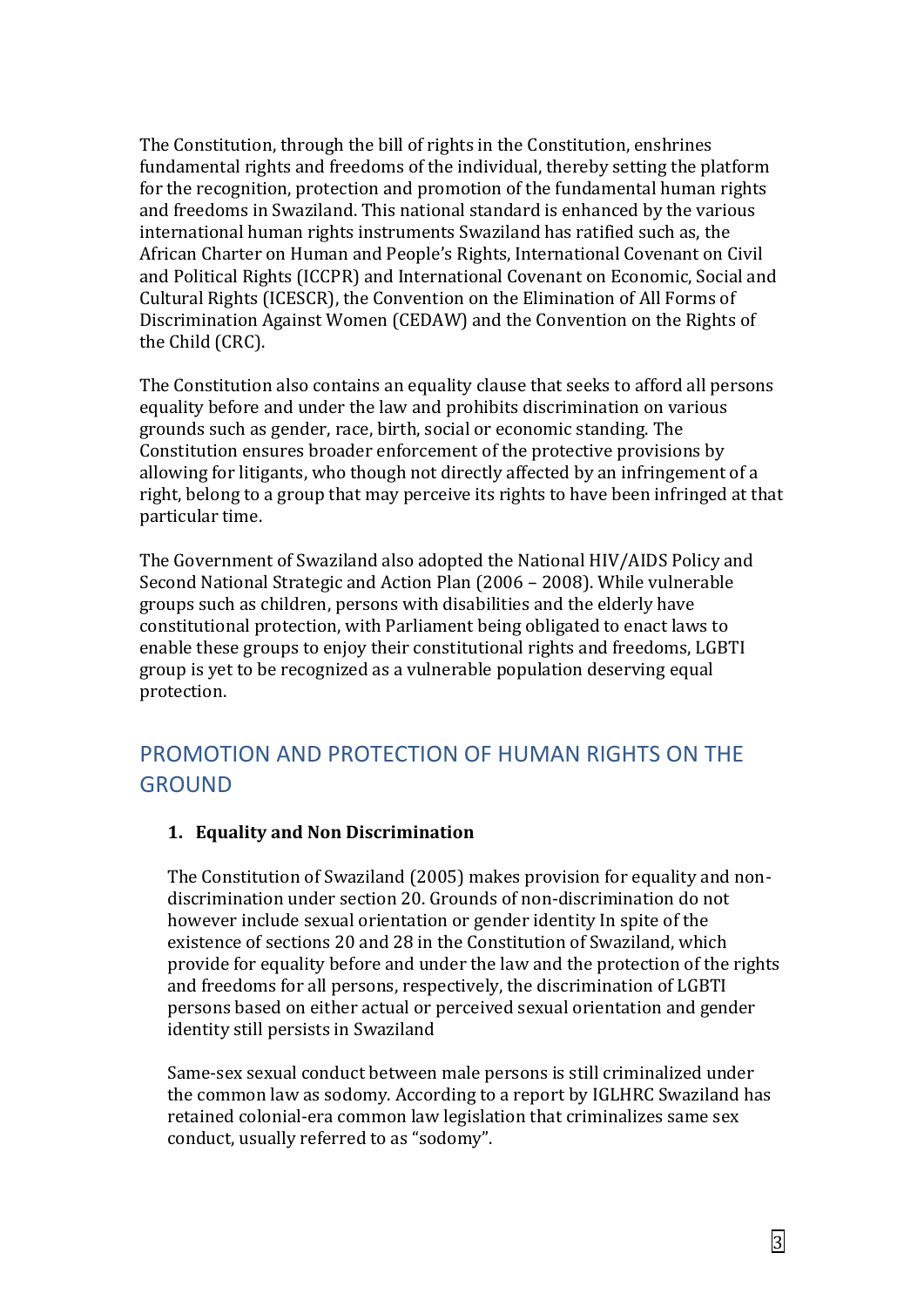"Sodomy - it is sexual intercourse per anus between two human males" - is prohibited as a common law offence… In 2005, the government proposed to include prohibitions of all male homosexual acts and lesbian acts in its revision of the Sexual Offences laws. The proposed penalties are imprisonment for a minimum period of two years, or a minimum fine of E5 000. It has, however, not been adopted as of publication of this report"<sup>2</sup>

The proposed Sexual Offences Bill mentions that consensual sex is between two partners, which if passed into law can address the current common law position that sex is between a male and a female. However, that does not cure the problems raised by the common law position making consensual adult same-sex conduct for males an offence, as it would expand this provision to include consensual adult female same-sex conduct. The passage of this legislation would further serve to legitimate the populist perception that same-sex conduct is 'unnatural behavior" and therefore wrong in the eyes of the Swazi people. The existing societal intolerances, stigmatization and discrimination against LGBTI would be continued.

### **2. Freedom of, Expression and Association**

<u>.</u>

Sections 25 (1) and 25(2) of the Constitution of Swaziland, provide that "A person has the right to freedom of peaceful assembly and association;" and "A person shall not except with the free consent of that person be hindered in the enjoyment of the freedom of peaceful assembly and association, that is to say, the right to assemble peacefully and associate freely with other persons for the promotion or protection of the interests of that person," respectively. Side by side with the Constitutional provisions, there exist legislation such as the Public Order Act 1963 and the Suppression of Terrorism Act 2009.

Owing to the existence of the laws combined with social stigma and prejudices, LGBTI organisations are not able to register and operate freely. As a result, the few organisations that seek to advance the rights and welfare of LGBTI people, such as House of Our Pride and Rock of Hope3, are forced to operate under a fiscal sponsor, usually a larger organisation dealing with HIV/AIDS or gender issues to avoid official scrutiny. Rock of Hope which has been successful at acquiring formal registration did so under a cloud of fear to fully disclose their full mandate and nature of their beneficiaries being LGBTI persons whose existence is denied and prohibited by the state.

<sup>2</sup> International Lesbian, Gay, Bisexual, Trans and Intersex Association (May2012) State-sponsored Homophobia: A world survey of laws criminalising same-sex sexual acts between consenting adults

<http://www.unhcr.org/refworld/pdfid/50ae380e2.pdf> (Accessed August 25, 2015)

<sup>3</sup> RoH was registered as group representing marginalized populations.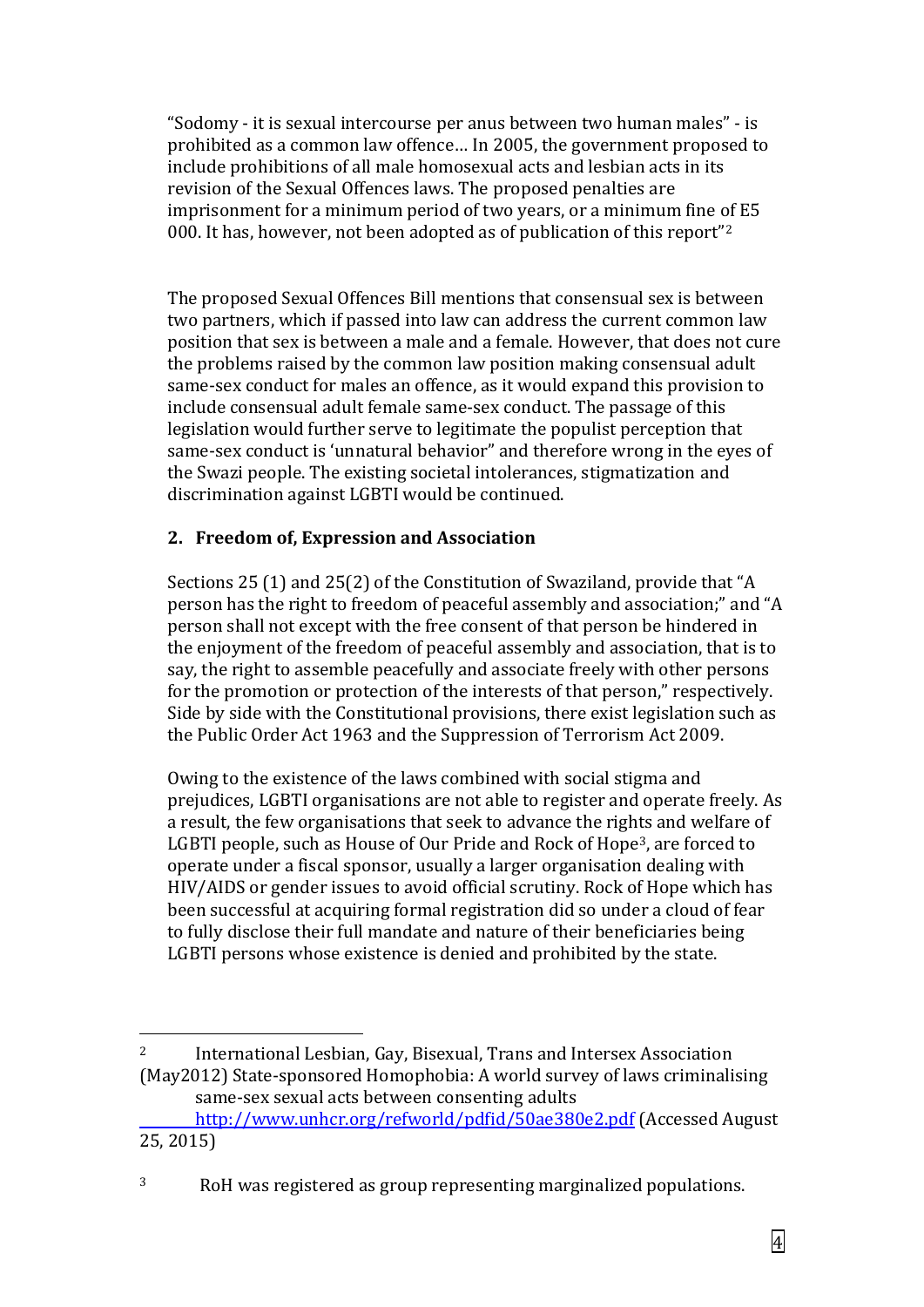#### **3. Right to Life, Health, and Security of the Person**

Swaziland was seriously affected by HIV/AIDS with one of the highest infection rates in the world<sup>4</sup>. In response the government of Swaziland has taken measures to ensure that there is universal access to care and treatment with special focus on vulnerable groups such as women. However these HIV strategies have not been holistic in addressing all vulnerable populations, such that the LGBTI (a globally acknowledged vulnerable group) population has been left in the fringes with little or no targeted programmes.

In Swaziland sexual health rights of LGBTI are not protected. There is inequality in the access to general health care, gender affirming health care as opposed to sex affirming health care and sexual reproductive health care and rights of these persons. HIV prevention, testing, treatment and care services continue to be hetero-normative in nature only providing for specific care for men born as male and women born as female, thereby leaving out trans\* men and women as an unprotected population which continues to render the state's efforts at addressing the spread and incidence of HIV within general society futile.

For instance, there is no public availability and distribution of dental dam and finger condoms yet heterosexuals are provided with free condoms countrywide. This therefore means that their right to health is infringed as they are exposed to infections including HIV/AIDS and the State is not taking any steps to ensure the protection of such people.

Swaziland does not provide a protective environment for persons belonging to the lesbian, gay, bi-sexual, transgendered and inter-sexed (LGBTI) sector. The Constitution does not protect LGBTIs; it only prohibits discrimination on the basis of gender. LGBTIs are discriminated and condemned openly by society. This is manifest in negative statements uttered by influential people in society e.g., religious, traditional and political leaders. Traditionalists and conservative Christians view LGBTIs as against Swazi tradition and religion. There have been several incidents where traditionalists and religious leaders have issued negative statements about lesbians.

Human rights abuses and violations against members of the lesbian, gay, bisexual, transgender and intersex population continue to go undocumented, unreported, unprosecuted and not addressed. These violations are perpetrated by state and non-state actors in a legal environment that does accord the LGBTI community equal recognition and protection under the law as mainstream society. Acknowledging the ignorance of state and non-state actors of the difference between sexual (LGB) and gender minorities (TI) in the LGBTI community, the state needs to provide adequate measure to enable safe transitioning. By medical necessity transgender persons require state

<u>.</u>

<sup>&</sup>lt;sup>4</sup> [Swaziland, Mortality Country Fact Sheet 2006"](http://web.archive.org/web/20090805140020/http:/www.who.int/whosis/mort/profiles/mort_afro_swz_swaziland.pdf) WHO. Archived from the [original](http://www.who.int/whosis/mort/profiles/mort_afro_swz_swaziland.pdf) (PDF) on 5 August 2009.